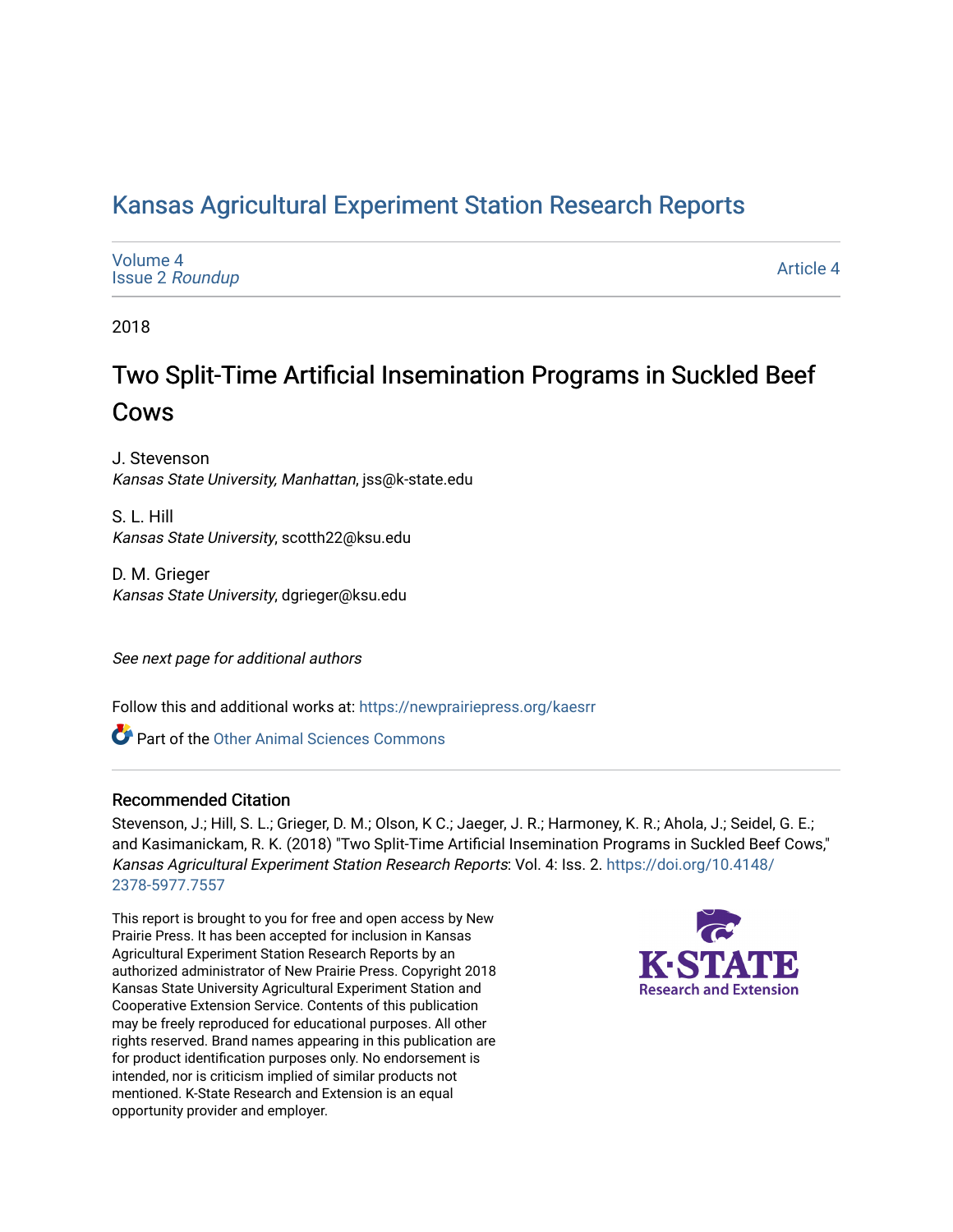### Two Split-Time Artificial Insemination Programs in Suckled Beef Cows

### **Abstract**

Successful programs to manipulate estrus and ovulation to maximize pregnancy outcomes in suckled beef cattle have been developed to limit animal handling and to eliminate the need to detect estrus, thereby providing more opportunity to incorporate AI to start the breeding season. The most successful and consistent synchronization scheme employs an intravaginal progesterone insert (controlled internal drug release, CIDR) in place for 7 d concurrent with GnRH treatment, and, upon removal of the insert, injection of PGF<sub>2 $\alpha$ </sub>, followed by timed AI at 60 to 66 h concurrent with a second dose of GnRH (CO-synch + CIDR).

Inseminating cows after expressed estrus increases pregnancy rate compared with cows that do not display estrus in a timed AI program. Identification of estrus can be accomplished easily by using estrusdetection patches, thus facilitating timing of AI to meet herd-specific situations. Varying AI timing has increased pregnancy rate in some, but not all studies.

Rather than using 1 planned fixed-time AI for all cows, we tested split-time AI intervals, and used detection of estrus to optimally time AI relative to detected estrus. In previous research, in 2 separate experiments, estrus was detected by using estrus-detection patches at either 60 or 65 h after PGF<sub>2 $\alpha$ </sub> and AI was conducted for cows in estrus. Remaining cows received a fixed-time AI at either 75 or 84 h, respectively. Administering GnRH to cows already detected in estrus at 60 or 75 h did not improve pregnancy rate. Additionally, administering GnRH at 60 or 75 h to cows not yet in estrus only improved pregnancy rate in cows that did not come into estrus during the interim before timed AI occurred at 75 or 84 h, respectively.

Our objective was to determine which time combination for split-time AI would maximize pregnancy rate in suckled beef cows: 55 h (AI cows in estrus) + 75 h (receive GnRH at 55 h and AI at 75 h) or 65 h (AI cows in estrus) + 85 h (receive GnRH at 65 h and AI at 85 h).

### Keywords

beef cattle, CIDR, estrus, split-time artificial insemination

### Creative Commons License



This work is licensed under a [Creative Commons Attribution 4.0 License](https://creativecommons.org/licenses/by/4.0/).

### Authors

J. Stevenson, S. L. Hill, D. M. Grieger, K C. Olson, J. R. Jaeger, K. R. Harmoney, J. Ahola, G. E. Seidel, and R. K. Kasimanickam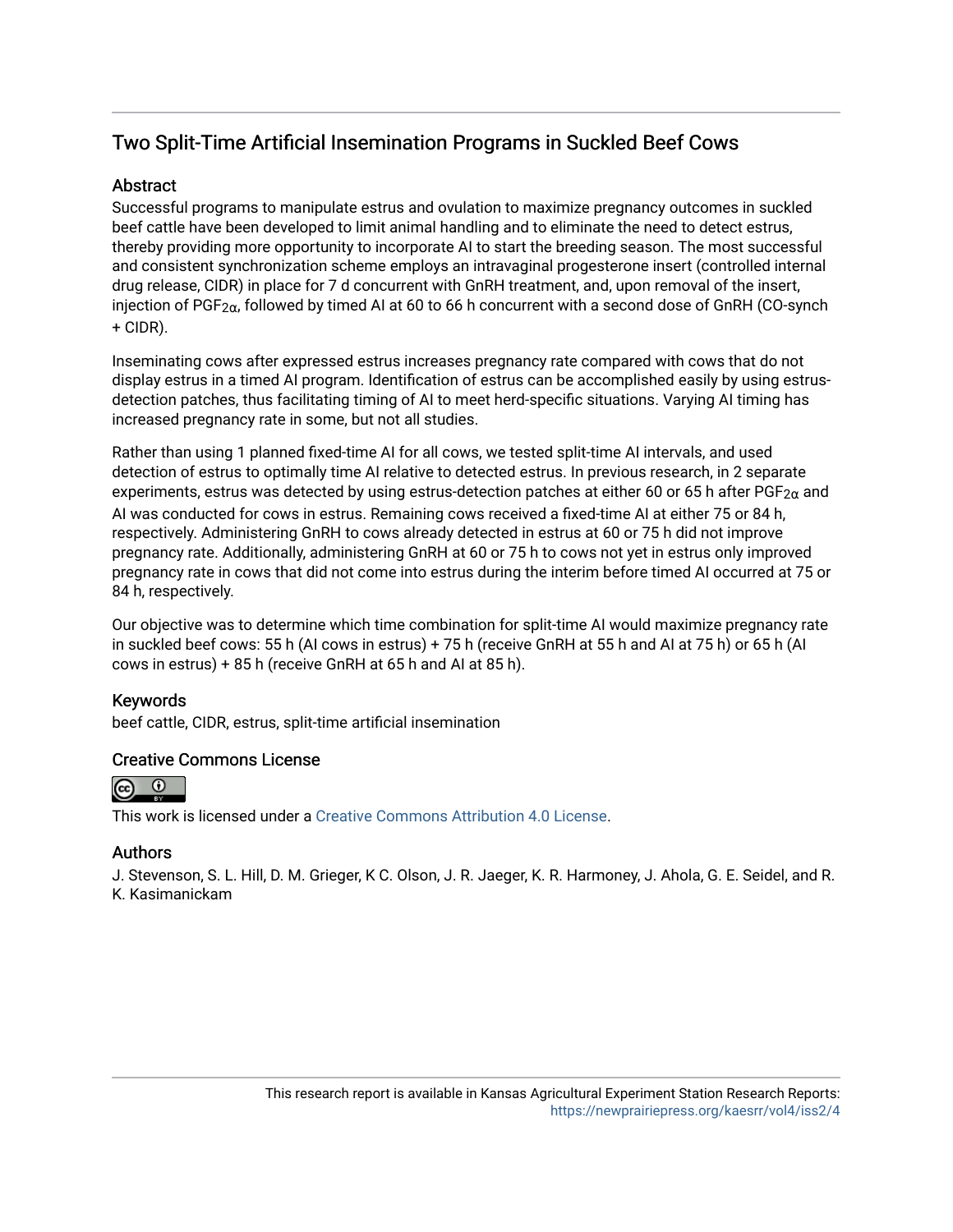

# Agricultural Research Center – Hays Roundup 2018

# Two Split-Time Artificial Insemination Programs in Suckled Beef Cows

*J.S. Stevenson,1 S.L. Hill,1 D.M. Greiger,1 KC Olson,1 J.R. Jaeger,2 K.R. Harmoney,2 J. Ahola,3 G.E. Seidel,4 and R.K. Kasimanickam5*

### **Introduction**

Successful programs to manipulate estrus and ovulation to maximize pregnancy outcomes in suckled beef cattle have been developed to limit animal handling and to eliminate the need to detect estrus, thereby providing more opportunity to incorporate AI to start the breeding season. The most successful and consistent synchronization scheme employs an intravaginal progesterone insert (controlled internal drug release, CIDR) in place for 7 d concurrent with GnRH treatment, and, upon removal of the insert, injection of PGF<sub>2a</sub>, followed by timed AI at 60 to 66 h concurrent with a second dose of GnRH (CO-Synch + CIDR).

Inseminating cows after expressed estrus increases pregnancy rate compared with cows that do not display estrus in a timed AI program. Identification of estrus can be accomplished easily by using estrus-detection patches, thus facilitating timing of AI to meet herd-specific situations. Varying AI timing has increased pregnancy rate in some, but not all studies.

Rather than using 1 planned fixed-time AI for all cows, we tested split-time AI intervals, and used detection of estrus to optimally time AI relative to detected estrus. In previous research, in 2 separate experiments, estrus was detected by using estrus-detection patches at either 60 or 65 h after  $\mathrm{PGF}_{2a}$  and AI was conducted for cows in estrus. Remaining cows received a fixed-time AI at either 75 or 84 h, respectively. Administering GnRH to cows already detected in estrus at 60 or 75 h did not improve pregnancy rate. Additionally, administering GnRH at 60 or 75 h to cows not yet in estrus only improved pregnancy rate in cows that did not come into estrus during the interim before timed AI occurred at 75 or 84 h, respectively.

Our objective was to determine which time combination for split-time AI would maximize pregnancy rate in suckled beef cows: 55 h (AI cows in estrus) + 75 h (receive

<sup>1</sup> Department of Animal Sciences and Industry, Kansas State University, Manhattan, KS.

<sup>2</sup> Western Kansas Agricultural Research Center, Kansas State University, Hays, KS.

<sup>3</sup> Department of Animal Sciences, Colorado State University, Ft. Collins, CO.

<sup>4</sup> Department of Biomedical Sciences, Colorado State University, Ft. Collins, CO.

<sup>5</sup> Department of Veterinary Clinical Sciences, Washington State University, Pullman, WA.

Kansas State University Agricultural Experiment Station and Cooperative Extension Service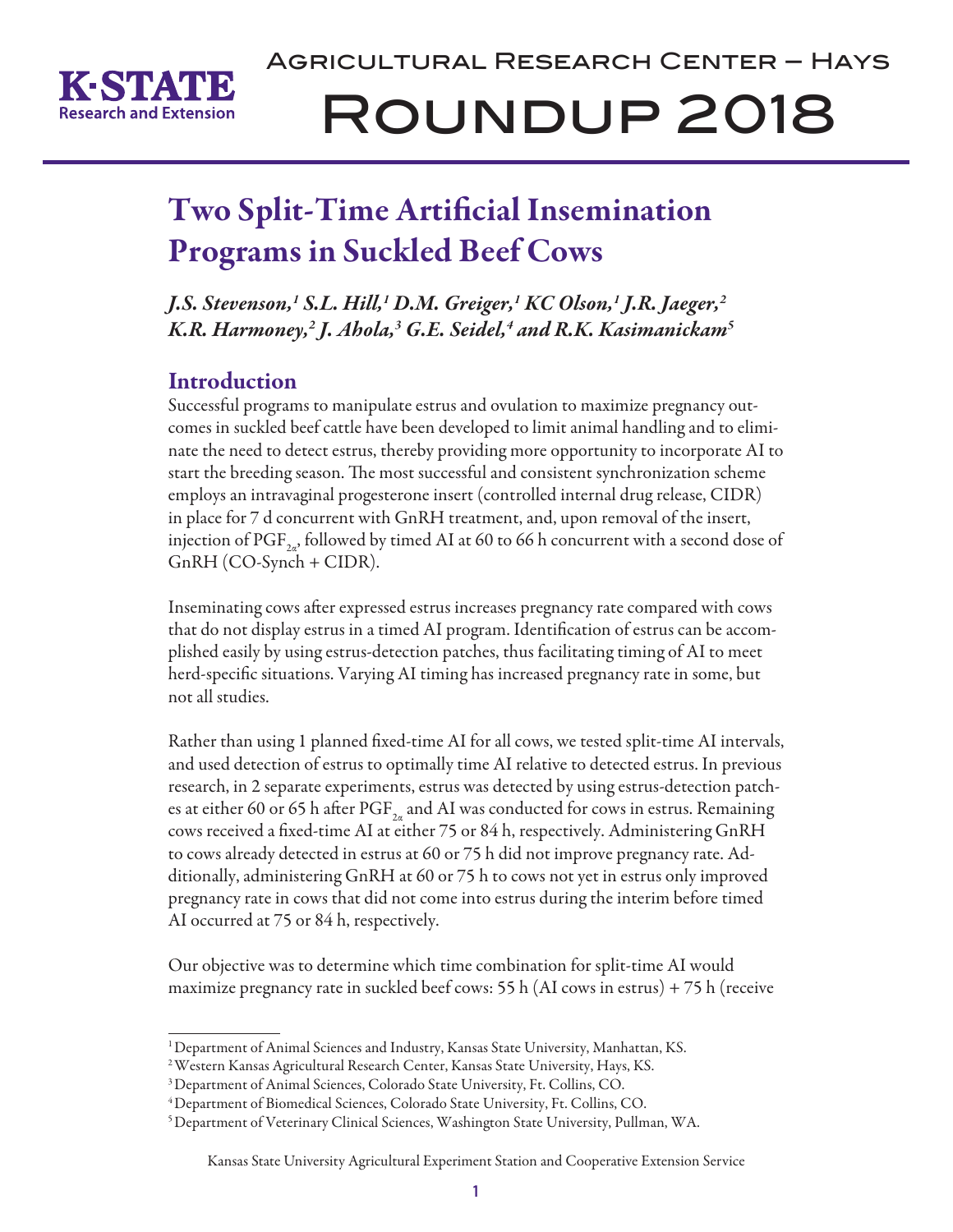GnRH at 55 h and AI at 75 h) or 65 h (AI cows in estrus) + 85 h (receive GnRH at 65 h and AI at 85 h).

### Experimental Procedures

Suckled beef cows  $(n = 1,062)$  of mixed parity at 12 locations in 4 states were enrolled in the experiment. Characteristics by location including breed composition, proportion of primiparous cows, days postpartum at artificial insemination (AI), and body condition score (BCS) are summarized (Table 1). Cows grazed native pastures during the treatment and AI period.

Cows were placed in a CO-Synch program plus an intravaginal insert which was impregnated with progesterone (1.38 g) (CIDR; Zoetis, Florham Park, NJ): GnRH + CIDR on d -7, CIDR insert removal + PGF<sub>2a</sub> on d 0 at which time estrus-detection patches (Estrotect, Spring Valley, WI) were affixed to the tail head of all cows according to manufacturer's recommendations. The dose of GnRH was 100 μg (2 mL Factrel i.m.; Zoetis). The dose of  $\mathrm{PGF}_{2n}$  was 25 mg (2 mL Lutalyse HighCon i.m.; Zoetis). Body condition scores (1 = thin; 9 = obese) were assigned on  $d - 7$  by trained evaluators in all but 2 locations.

The study was designed as a completely randomized experiment of 2 treatment combinations. Within location and balanced for parity (primiparous vs. multiparous), cows were assigned randomly to 2 treatment times (55 vs. 65 h after CIDR insert removal; Figure 1). At 55 or 65 h, estrus-detection patches were assessed. Estrus was defined to have occurred if patches were > 50% colored. Cows determined to be in estrus were inseminated at either 55 or 65 h, whereas the remaining nonestrous cows in both treatment times received GnRH at 55 or 65 h and were inseminated 20 h later at 75 or 85 h, respectively. To facilitate inseminations (AI based on estrus or at a fixed time) at only 2 times, CIDR inserts,  $\text{PGF}_{2a}$  injection, and application of estrus-detection patches in the 65-h treatment were removed 10 h before those in the 55-h treatment. The 2 treatment combinations, therefore, consisted of the  $55 + 75$ -h and the  $65 + 85$ -h combinations with inseminations based on estrus occurring at either 55 or 65 h and their peer herd mates not in estrus at 55 or 65 h were inseminated 20 h later at 75 or 85 h, respectively.

Activated patches were removed from cows in estrus at 55 or 65 h after the time of AI. Patches on remaining cows were assessed at 75 or 85 h when cows received their timed AI, thus allowing a determination of the number of cows showing estrus during the 20-h period after GnRH was administered compared to nonestrous cows before they were inseminated at 75 or 85 h.

No sooner than 1 wk after AI, cows were exposed to natural service sires for a total breeding season of 45 to 60 d. A positive pregnancy outcome via transrectal ultrasonography required presence of an embryo with a visible heart beat at 36 d after AI (mean =  $36.0 \pm 0.1$  d; range of 32 to 45 d). A final pregnancy diagnosis was determined via transrectal ultrasonography or transrectal palpation no sooner than 35 d after the end of the breeding season. Pregnancy loss was defined as those cows pregnant at 36 d after AI, but not at the appropriate stage of pregnancy at the time of the final pregnancy diagnosis.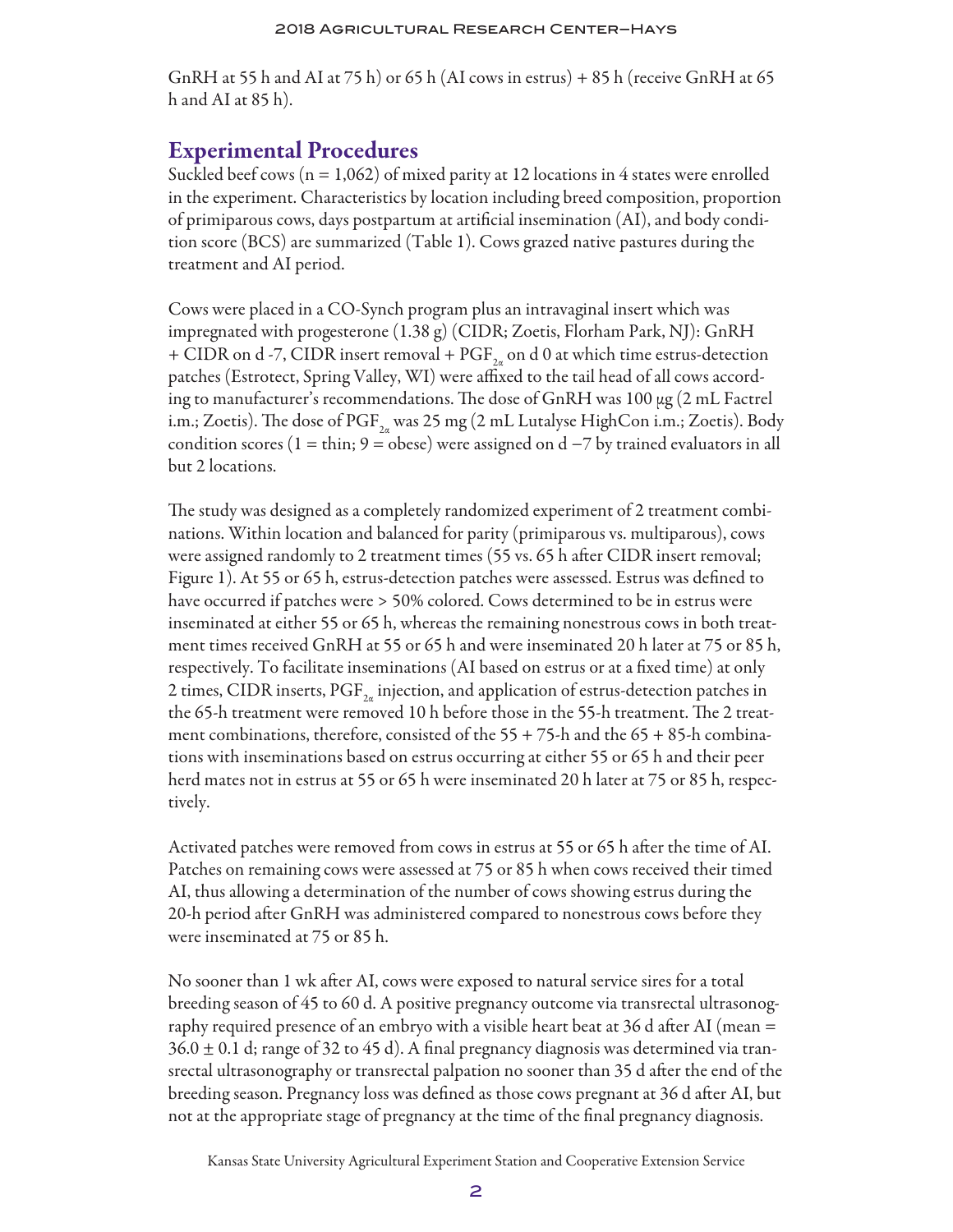### Results and Discussion

### *Location Characteristics*

Summarized in Table 1 are location characteristics of 1,046 cows enrolled at the 12 locations in the 4 states where the experiment was conducted. The cows were Angusbased, including both purebreds and crosses of Angus. Cows at all locations calved during the spring, but at one location (CO-1), the spring-calving cows were moved to a fall-breeding program. As expected, resulting pregnancy rates varied (*P* < 0.001) among locations (Table 1). Actual insemination times were: 55 h (mean and range = 54.5 h; 53.6 to 55.8 h), 65 h (64.6 h; 63.7 to 66.0 h), 75 h (74.4 h; 73.6 to 75.5 h), and 85 h (84.7 h; 83.1 to 85.5 h).

### *Expression of Estrus*

Expression of estrus was greater  $(P = 0.001)$  by 65 h after PGF<sub>24</sub> than by 55 h (Figure 2), and this proportion was influenced by parity (time  $\times$  parity interaction;  $P = 0.006$ ). By 55 h, fewer primiparous than multiparous cows were in estrus, whereas no differences in those proportions were detected between parity groups by 65 h. As a result, proportionally more  $(P < 0.001)$  cows received the timed AI at 75 than 85 h (59.4% vs. 40.6%). Similar proportions of cows not in estrus by 55 or 65 h were detected in estrus by 75 or 85 h (40.1% vs. 39.3%), respectively. As expected, the total proportion of cows in estrus by 75 h was less ( $P < 0.001$ ) than that by 85 h (Figure 2). These proportions were affected by parity  $(P = 0.045)$ , with more multiparous than primiparous cows showing estrus. No interaction of treatment and parity was detected (*P* = 0.137). Body condition did not affect  $(P = 0.12)$  expression of estrus in the current study.

### *Pregnancy Outcomes*

Of cows in estrus ( $n = 500$ ) by 55 or 65 h (inseminated at either 55 or 65 h), pregnancy rate was greater ( $P < 0.001$ ; Table 2) compared with cows not in estrus ( $n = 549$ ) by those times (inseminated at 75 or 85 h), respectively. Of cows not in estrus ( $n = 198$ ) by 55 or 65 h, but showed estrus by 75 or 85 h, respectively, pregnancy rates were greater  $(P < 0.001)$  for cows expressing estrus than for cows not showing estrus ( $n = 302$ ) during that 20-h period (66.7% vs. 42.7%), respectively. Overall, regardless of when estrus occurred, pregnancy rate was greater  $(P < 0.001)$  for cows that showed estrus (n =  $747$ ) than for those not showing estrus and receiving the timed AI ( $n = 302$ ; 67.3% vs. 42.7%).

Both actual and adjusted mean proportions of cows pregnant at 36 d after AI, cows pregnant at the end of the breeding season (which included exposure to natural service sires), and intervening pregnancy loss are summarized in Table 2. Pregnancy rate at 36 d for estrous cows inseminated at 55 h did not differ from those estrous cows inseminated at 65 h. Although estrous cows inseminated at 55 h had a greater pregnancy rate than their nonestrous peers receiving the timed AI at 75 h, that did not hold true for estrous cows inseminated at 65 h compared with their nonestrous peers receiving the timed AI at 85 h (contrasts: 55 vs. 65 h [*P* = 0.337]; 55 vs. 75 h [*P* = 0.029]; 65 vs. 85 h [*P* = 0.113]; 75 vs. 85 h [*P* = 0.127]).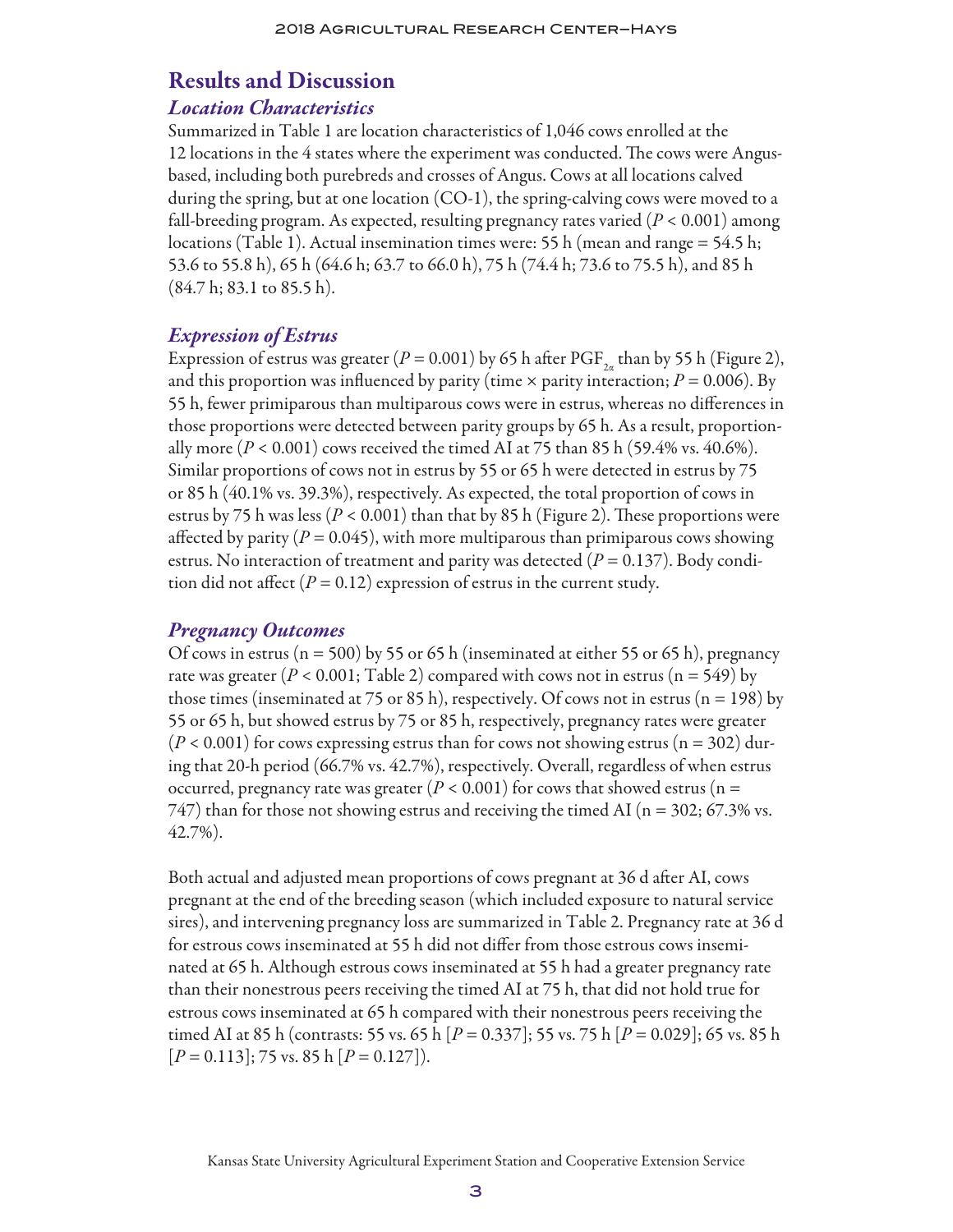A more appropriate way to assess the programs is to examine the combined pregnancy rate for cows in the 55 + 75-h treatment combination with those in the  $65 + 85$ -h treatment combination. Cows in the latter treatment combination had the greater pregnancy rate at 36 d than the former (Table 2). This difference in pregnancy rate is explained partly by the proportionally greater number of cows receiving the timed AI in the 55 + 75-h combination compared with those in the 65 + 85-h combination (59.4% vs. 40.6%), respectively. In other words, the greater pregnancy rate of the 65 + 85-h combination occurred because more cows were inseminated after having been detected in estrus and a tendency  $(P = 0.127)$  for greater pregnancy rate for cows receiving the timed AI at 85 h compared with 75 h.

Pregnancy rates at 36 d tended ( $P = 0.067$ ) to be less in primiparous than multiparous cows, but no interaction was detected  $(P = 0.192)$  between treatment and parity (Figure 3). In 10 locations in which BCS was assessed, BCS did not significantly influence pregnancy rate at 36 d. Cows with longer postpartum intervals to AI had greater pregnancy rate. For every 10-d increase in days postpartum at AI, pregnancy rate at 36 d increased by 3.1  $\pm$  0.1% (*P* = 0.014) or 3.5  $\pm$  1.1% (*P* = 0.026) depending whether the model included all 4 insemination times or the 2 treatment combinations, respectively.

Final pregnancy rates tended ( $P = 0.058$ ) to be less in cows that received the timed AI at either 75 or 85 h (Table 2). In contrast, when the treatment combinations were examined, final pregnancy outcomes did not differ. As expected, final pregnancy outcomes were less  $(P = 0.001)$  in primiparous than multiparous cows (Figure 4). Final pregnancy rates for primiparous cows increased  $(P = 0.001)$  by 3.4  $\pm$  0.7% (4 AI times) or by 3.5  $\pm$  0.7% (2 treatment combinations) for each 10-d increase in postpartum days to AI. Body condition score influenced final pregnancy risk in locations in which it was assessed. For every unit increase in BCS, final pregnancy rate increased  $(P = 0.001)$  by  $4.1 \pm 1.5\%$  (4 AI times) to  $4.4 \pm 1.5\%$  (2 treatment combinations).

Although small, pregnancy losses between AI and the end of the breeding season tended  $(P = 0.058)$  to differ among treatments, but they did not differ between the 2 treatment combinations (Table 2), averaging less than 4%. For every 10-d increase in days postpartum at AI, pregnancy loss decreased  $(P < 0.001)$  by -1.1  $\pm$  0.5% (4 AI times) to  $-1.3 \pm 0.5\%$  (2 treatment combinations).

### **Implications**

We conclude that employing a split-time AI program at 65 + 85 h produced more pregnancies than the 55 + 75 h program because more cows were in estrus at the 65- and 85-h insemination times and fertility was greater in estrous than nonestrous cows.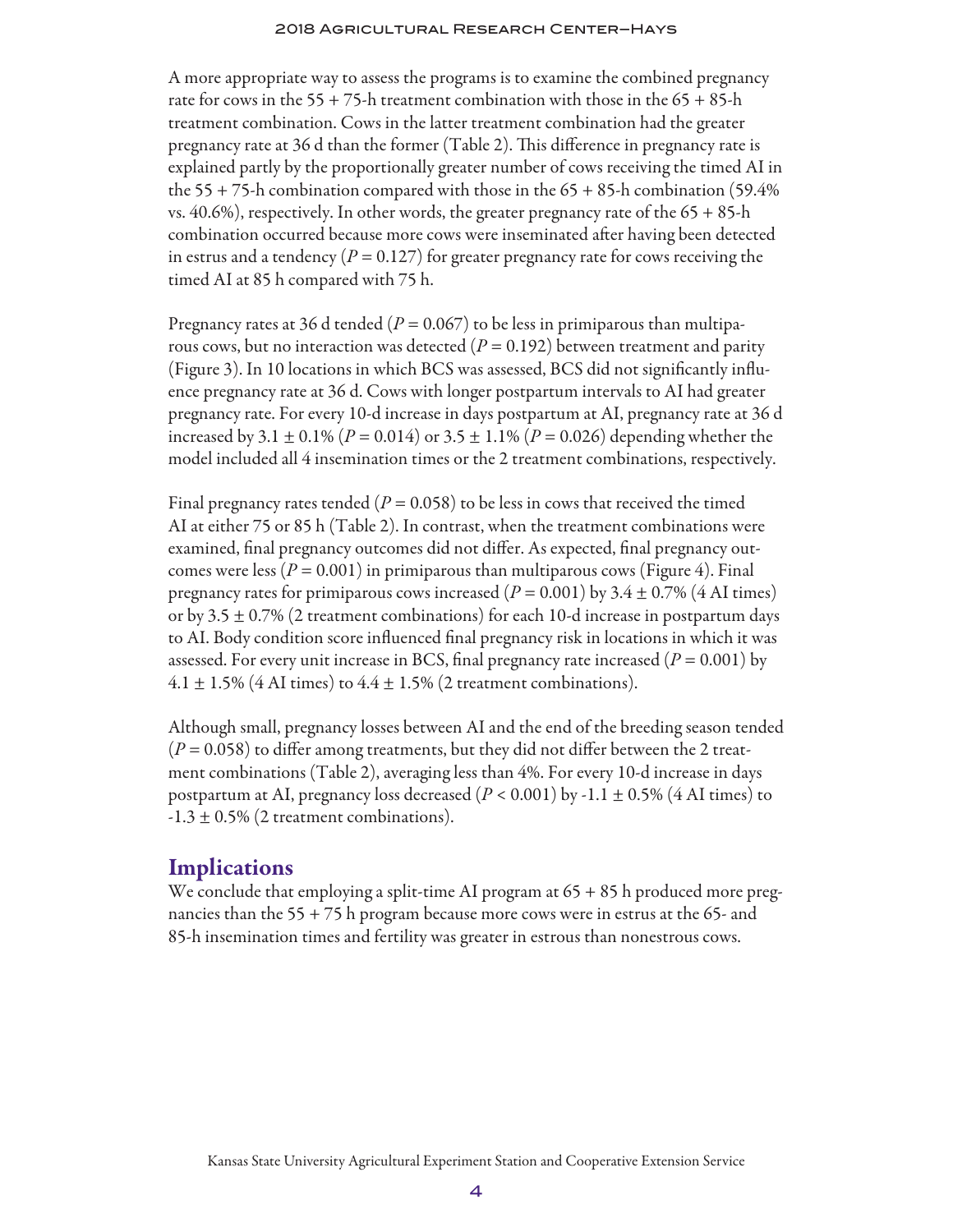#### 2018 Agricultural Research Center–Hays

|                       |                    | Days        |              |              |                  |                 |
|-----------------------|--------------------|-------------|--------------|--------------|------------------|-----------------|
|                       |                    |             |              | post-partum  |                  | Pregnancy       |
| Location <sup>1</sup> | Breed <sup>2</sup> | $\mathbf n$ | 2-year-old   | at $AI^3$    | BCS <sup>3</sup> | $\text{rate}^4$ |
|                       |                    |             | $\%$         |              |                  | $\%$            |
| $CO-1$                | A, H               | 75          | 31           | $156 \pm 23$ | $5.2 \pm 0.8$    | 62.7            |
| $CO-2$                | A                  | 150         | 27           | $77 \pm 9$   |                  | 61.3            |
| $CO-3$                | A                  | 169         | 44           | $73 \pm 24$  | -                | 63.3            |
| $KS-1$                | $A \times H$       | 45          | 20           | $82 \pm 16$  | $5.7 \pm 0.5$    | 46.7            |
| $KS-2$                | $A \times H$       | 44          | 27           | $83 \pm 14$  | $5.4 \pm 0.4$    | 29.5            |
| $KS-3$                | $A \times H$       | 64          | 62           | $77 \pm 15$  | $6.0 \pm 0.8$    | 43.7            |
| $KS-4$                | $A \times H$       | 75          | 16           | $69 \pm 16$  | $5.4 \pm 0.5$    | 65.8            |
| $KS-5$                | $A \times H$       | 61          | 28           | $75 \pm 17$  | $5.1 \pm 0.5$    | 63.9            |
| $KS-6$                | $A \times H$       | 101         | $\mathbf{0}$ | $75 \pm 18$  | $6.0 \pm 0.8$    | 54.3            |
| $MT-1$                | A                  | 108         | 24           | $75 \pm 15$  | $4.8 \pm 0.6$    | 69.2            |
| $WA-1$                | A cross            | 70          | $\mathbf{0}$ | $59 \pm 10$  | $6.2 \pm 1.1$    | 71.4            |
| WA-2                  | А                  | 100         | $\theta$     | $59 \pm 10$  | $6.2 \pm 0.7$    | 63.0            |

Table 1. Selected characteristic of suckled beef cows enrolled in the experiment

1 Cows at 12 locations in 4 states were enrolled.

 $A =$  Angus and H = Hereford.

 ${}^{3}$ Mean  $\pm$  SD.

<sup>4</sup>Assessed at 33 to 45 d (average = 36 d) after AI.

|                          | Treatment <sup>1</sup> |      |      |      |       | Program <sup>1</sup> |                                                     |       |
|--------------------------|------------------------|------|------|------|-------|----------------------|-----------------------------------------------------|-------|
|                          | 55                     | 65   | 75   | 85   |       |                      | <i>P</i> -value $55 + 75$ $65 + 85$ <i>P</i> -value |       |
| PR at 36 d               |                        |      |      |      |       |                      |                                                     |       |
| $\mathbf n$              | 223                    | 326  | 302  | 198  |       | 525                  | 524                                                 |       |
| Actual, <sup>2</sup> %   | 66.8                   | 68.6 | 49.7 | 56.1 |       | 57.7                 | 62.8                                                |       |
| Adjusted, <sup>3</sup> % | 58.8                   | 64.7 | 46.3 | 55.0 | 0.002 | 51.4                 | 61.0                                                | 0.015 |
| Final PR <sup>4</sup>    |                        |      |      |      |       |                      |                                                     |       |
| $\mathbf n$              | 223                    | 326  | 307  | 199  |       | 530                  | 525                                                 |       |
| Actual, %                | 94.8                   | 92.8 | 87.9 | 87.4 |       | 90.0                 | 92.0                                                |       |
| Adjusted, %              | 92.3                   | 93.9 | 86.8 | 88.0 | 0.058 | 88.7                 | 91.7                                                | 0.185 |
| Loss                     |                        |      |      |      |       |                      |                                                     |       |
| $\mathbf n$              | 153                    | 217  | 149  | 110  |       | 302                  | 327                                                 |       |
| Actual, %                | 2.0                    | 0.9  | 2.7  | 8.2  |       | 2.3                  | 3.4                                                 |       |
| Adjusted, %              | 2.0                    | 0.9  | 2.7  | 8.2  | 0.068 | 2.3                  | 3.4                                                 | 0.599 |

Table 2. Pregnancy rate (PR) at 36 d after artificial insemination, final pregnancy rate at the end of the breeding season, and intervening pregnancy loss

1 Cows were enrolled in a CO-Synch + controlled-internal drug release insert (CIDR) program (GnRH + CIDR on d -7, CIDR insert removal + PGF<sub>2a</sub>+ fitted with estrus-detection patches on d 0). Cows were assigned to have their patches assessed (>50% activation) at either 55 or 65 h after CIDR insert removal. Cows with activated patches were then inseminated at either 55 or 65 h. The remaining nonestrous cows in both groups received GnRH at 55 or 65 h but were inseminated at 75 or 85 h, respectively.

2 Unadjusted raw mean percentages.

3 Adjusted mean percentages resulting from logistic regression analysis. Contrasts: 55 vs. 65 h (*P* = 0.337); 55 vs. 75 h (*P* = 0.029); 65 vs. 85 h (*P* = 0.113); and 75 vs. 85 h (*P* = 0.127).

4 Six cows not present for the first pregnancy diagnosis (PR at 36 d) were present for the final pregnancy diagnosis.

Kansas State University Agricultural Experiment Station and Cooperative Extension Service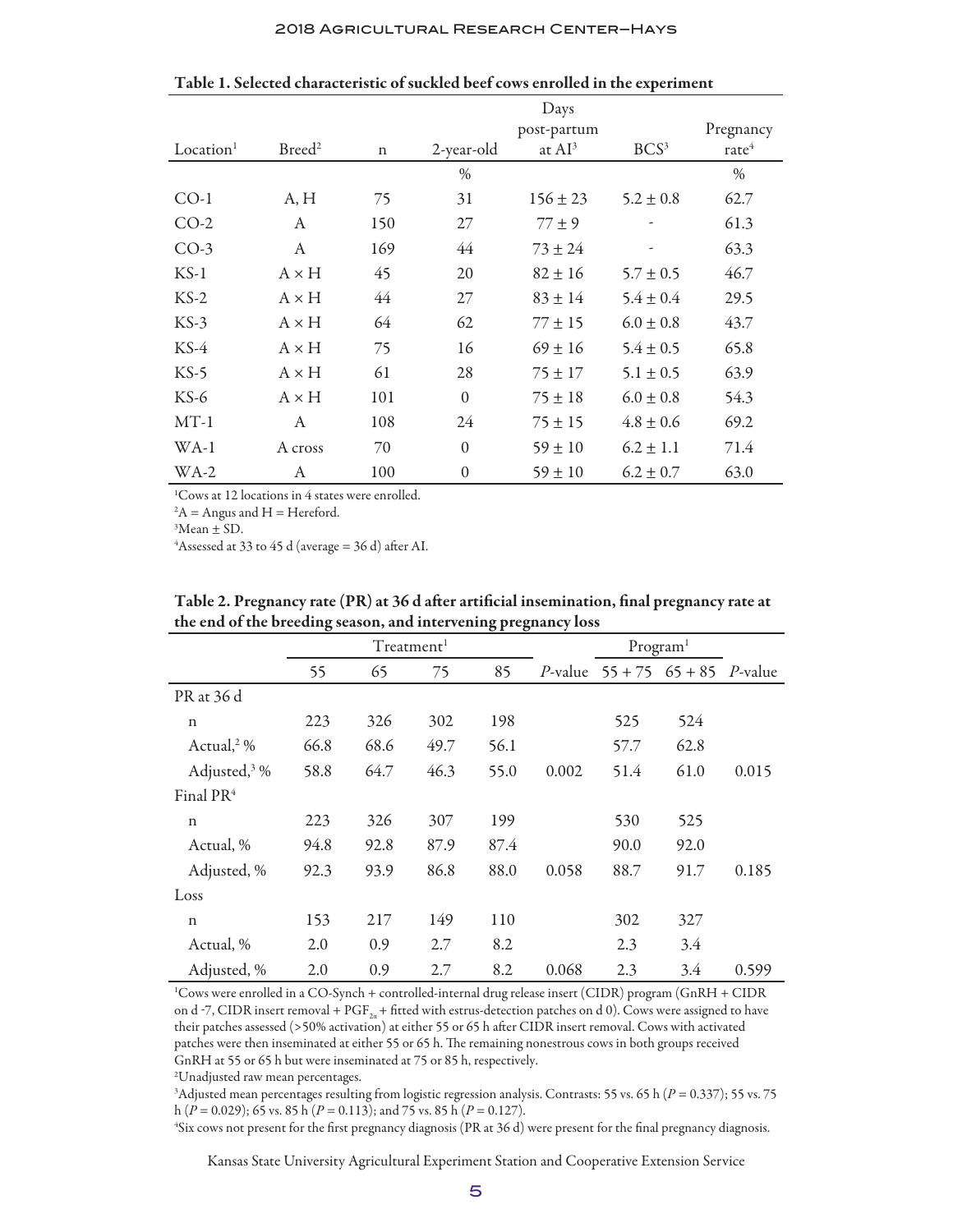

Figure 1. Experimental design of treatments employed in the experiment. Cows were enrolled in a CO-Synch + CIDR program (GnRH + CIDR on d -7, CIDR insert removal + PGF<sub>2a</sub> + fitted with estrus-detection patches on d 0). Cows assigned to have their patches "read" (<50% activation) at either 55 or 65 h after CIDR insert removal. Cows with activated patches were then inseminated at either 55 or 65 h. The remaining cows in both groups received GnRH at 55 or 65 h but were inseminated at 75 or 85 h, respectively. CIDR = controlled internal drug release insert containing 1.38 g of progesterone; GnRH = gonadotropin-releasing hormone; PGF = prostaglandin  $F_{2a}$ ; and TAI = timed artificial insemination.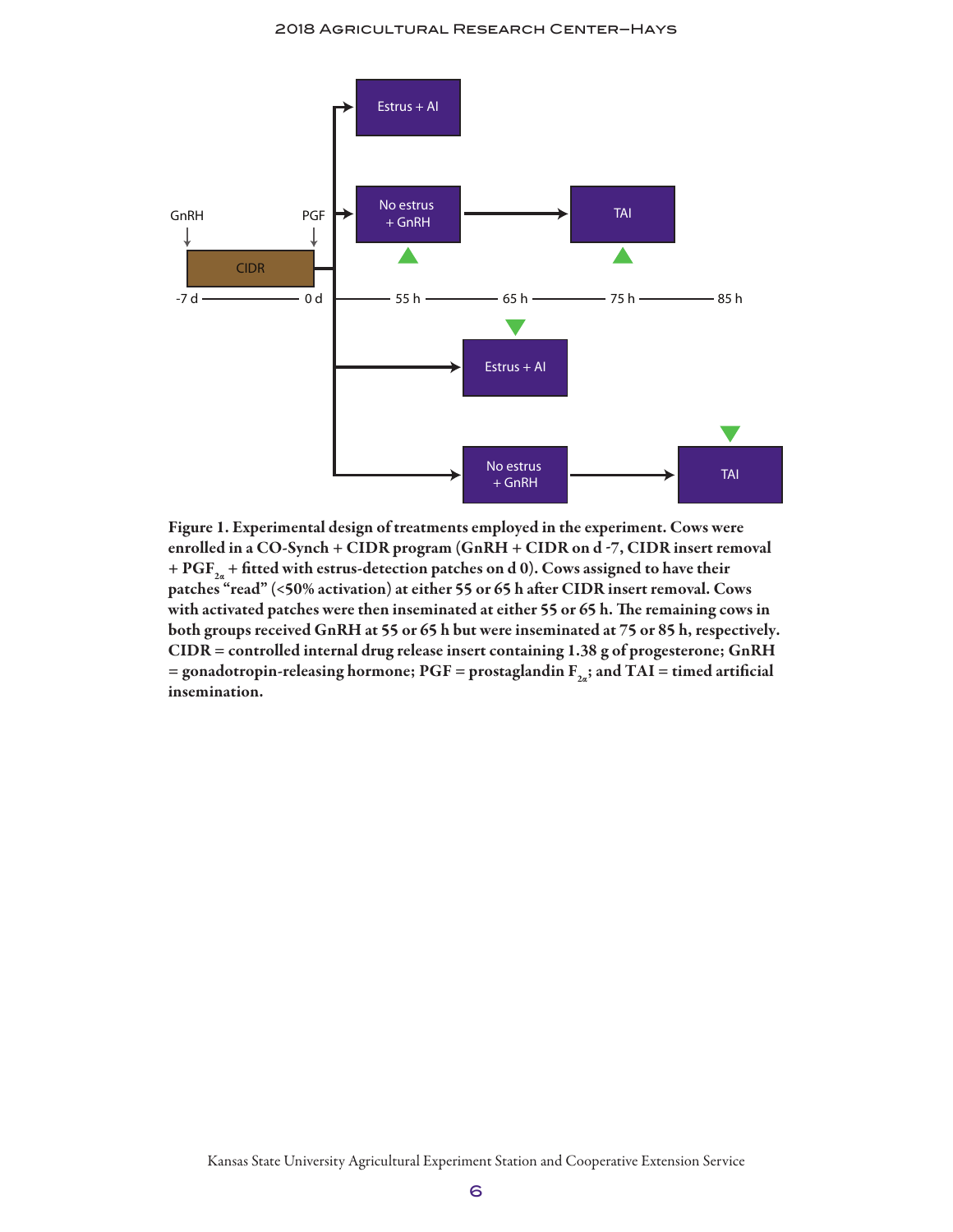

Figure 2. Proportions of cows interpreted to be in estrus by 55, 65, 75, or 85 h after removal of CIDR insert and injection of  $\mathrm{PGF}_{2a}$  in primiparous and multiparous suckled beef cows. Cows in the 75- and 85-h times were treated with GnRH 20 h earlier, respectively.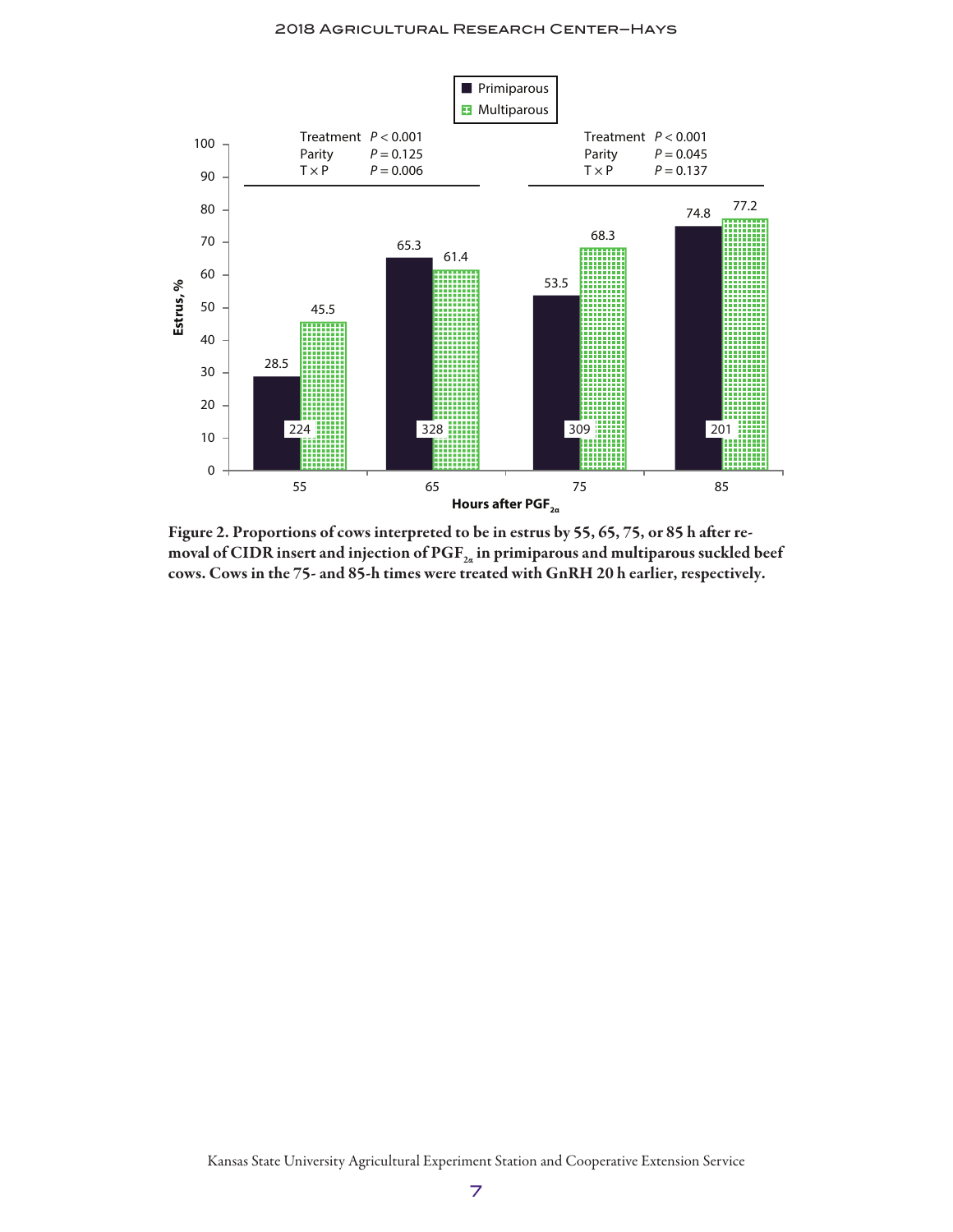

Figure 3. Pregnancy rate in primiparous and multiparous suckled beef cows at 36 d after artificial insemination by transrectal ultrasonography. Cows in the 55- and 65-h treatments were inseminated if estrus-detection patches were activated (>50%) by 55 or 65 h after removal of a CIDR insert and injection of  $PGF_{2a}$ . The remaining nonestrous cows in both groups received GnRH at 55 or 65 h but were inseminated at 75 or 85 h, respectively. Thirteen cows were not present for this pregnancy diagnosis.